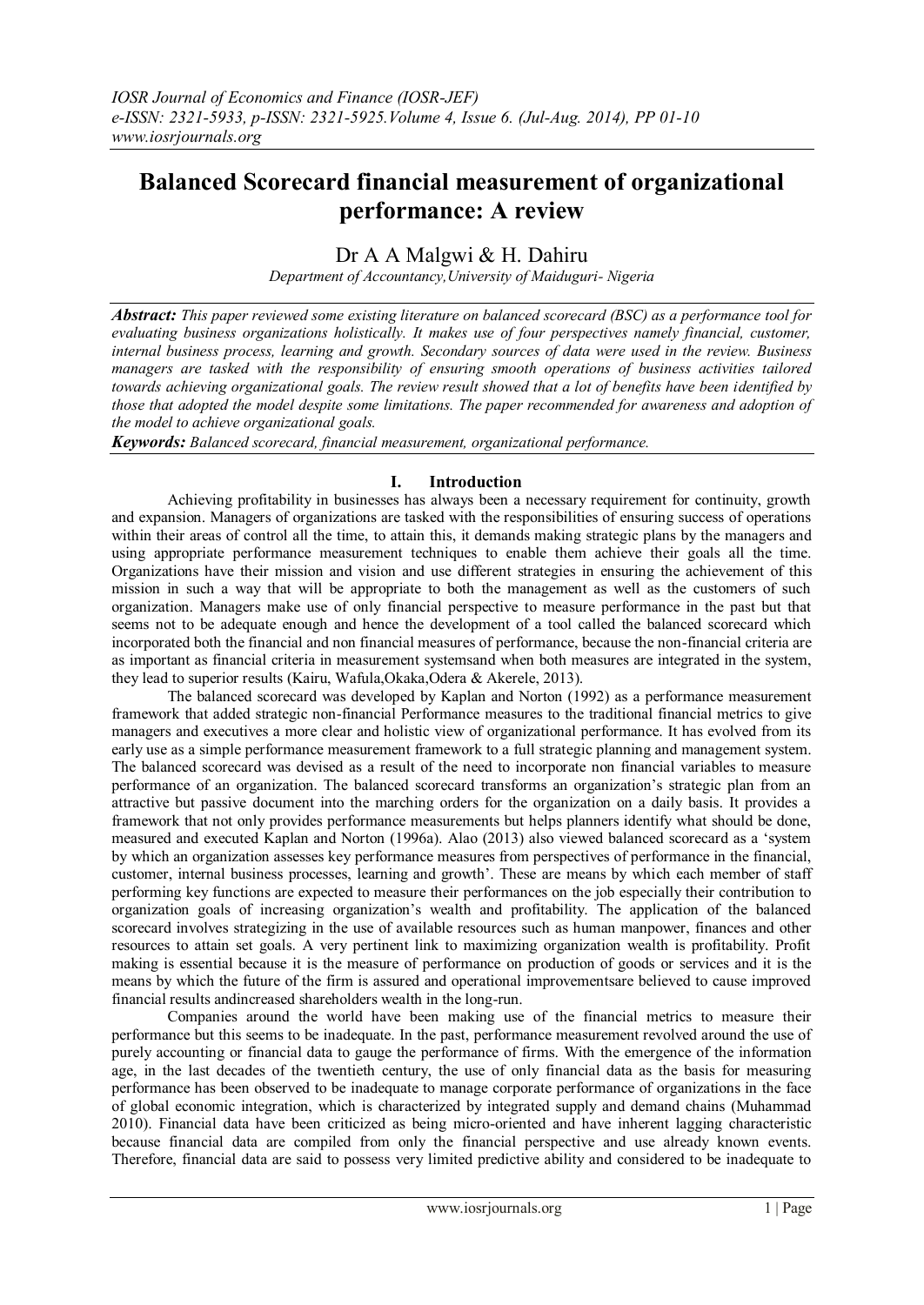position organizations to perform effectively and efficiently and enable them to respond to customer and environmental complexities in the information age (Kaplan and Norton 1992).

The main thrust of this paper is to assess the strength and weakness of this tool in measuring organizational performance. Organizations are looking for a tool that will evaluate their business that will give them credibility and gain confidence of investors and shareholders.

# **II. Conceptual framework and related Literature**

#### **The concept of balanced scorecard**

According to Kaplan and Norton (1992), the balanced scorecard is a strategic management technique for communicating and evaluating the achievement of the mission and strategy of the organization. Atarere and Oroka (n.d) were of the viewed that the balance score card provides a representation of the organization"s sharedvision. The use of measurements as a language helps translate complex and frequentlynebulous concepts into a more "precise" form that promotes consensus among seniorexecutives. The balance score card communicates a holistic model that links individualefforts and accomplishments to business unit objectives while Drury (2008) is of the view that the balance scorecard philosophy creates a strategic focus by translating anorganization"s visions and strategies into operational objectives and performancemeasures for the discernable perspectives.BSC tends to reflect the necessity of a balance between the traditional financialperspective and other non-financial elements such as customers, internal businessprocesses and innovations/improvement. It translates the organization"s mission andstrategy into a comprehensive set of performance measures to provide the necessaryframework for a strategic measurement and management system that enables companies to track short term financial results while simultaneously monitoring theirprogress in developing the capabilities and acquiring the intangible assets that generategrowth for future financial performance.

From the above, it can be deduced that balanced scorecard is one of the important measurement techniques because of its ability to incorporate both financial and non financial variables in measuring organizational performance.

The balanced scorecard is divided into four different perspectives which include financial, customer, internal business processes and learning and growth perspectives.

#### **Financial perspective**

The financial perspective seeks to answer the question: to succeed financially, how should we appear to our shareholders? According to Al-Najjar & Kalaf (2012) Financial measures convey the economic consequences for the actions already taken by the organization, and focus on the profitability related measures on which the shareholders verify the profitability of their investment. Therefore, under this perspective managers are required to generate measures that answer the question: To succeed financially, how should organizations appear to shareholders? Kaplan and Norton acknowledged the need for traditional financial data. The accurate and timely financial data are necessary for the efficient and smooth direction of the organization. The provision of the right and timely financial data to the right person in the organization helps much in the process of making the right decision in the right moment. Under this perspective the most common performance measures incorporated are: Return on Investment (ROI), Cash Flow, Net Operating Income, Revenue Growth. The financial perspective looks at how the investors or the shareholders see the firm in terms of dividend payout ratio, improvement on the cost structure, profit after tax, return on capital employed (ROCE) and growth in the sales volume Etim  $\&$  Agara(2011). Wood  $\&$  Sangster (2002) also viewed this perspective of the balanced score card that accounting has long been associated with and includes the use of such measures as return on capital employed, earnings per share and other financial ratios. Examples of such measures are: Return on capital employed, return on net assets, reduction of administrative expenses, reduction in bad debts, reduction in debtor days, and reduction in gearing.Kaplan and Norton do not disregard the traditional need for financial data. Timely and accurate funding data will always be a priority, and managers will do whatever necessary to provide it. In fact, often there is more than enough handling and processing of financial data. With the implementation of a corporate database, it is hoped that more of the processing can be centralized and automated. But the point is that the current emphasis on financial perspective leads to the unbalanced situation with regard to other perspectives. There is perhaps a need to include additional financial-related data, such as risk assessment and cost-benefit data in this category Kaplan and Norton (1996). In the word of Atarere & Oroka (n.d), this perspective specifies the financial performance objective anticipated from pursuing the organizational strategy. It also deals with the economic consequences of the outcomes expected from achieving the objectives specified from the other three perspectives. According to Kaplan & Norton (1992) the three core financial themes that can drive the business strategy are:

**i.** Revenue Growth: A revenue growth deals with every action/activity that can increase the revenue base of an organization (Koutsoyaiannis, 1979). This theme focuses on how to increase the number of new products, develop new customer and how to change to a more profitable product (or service) mix.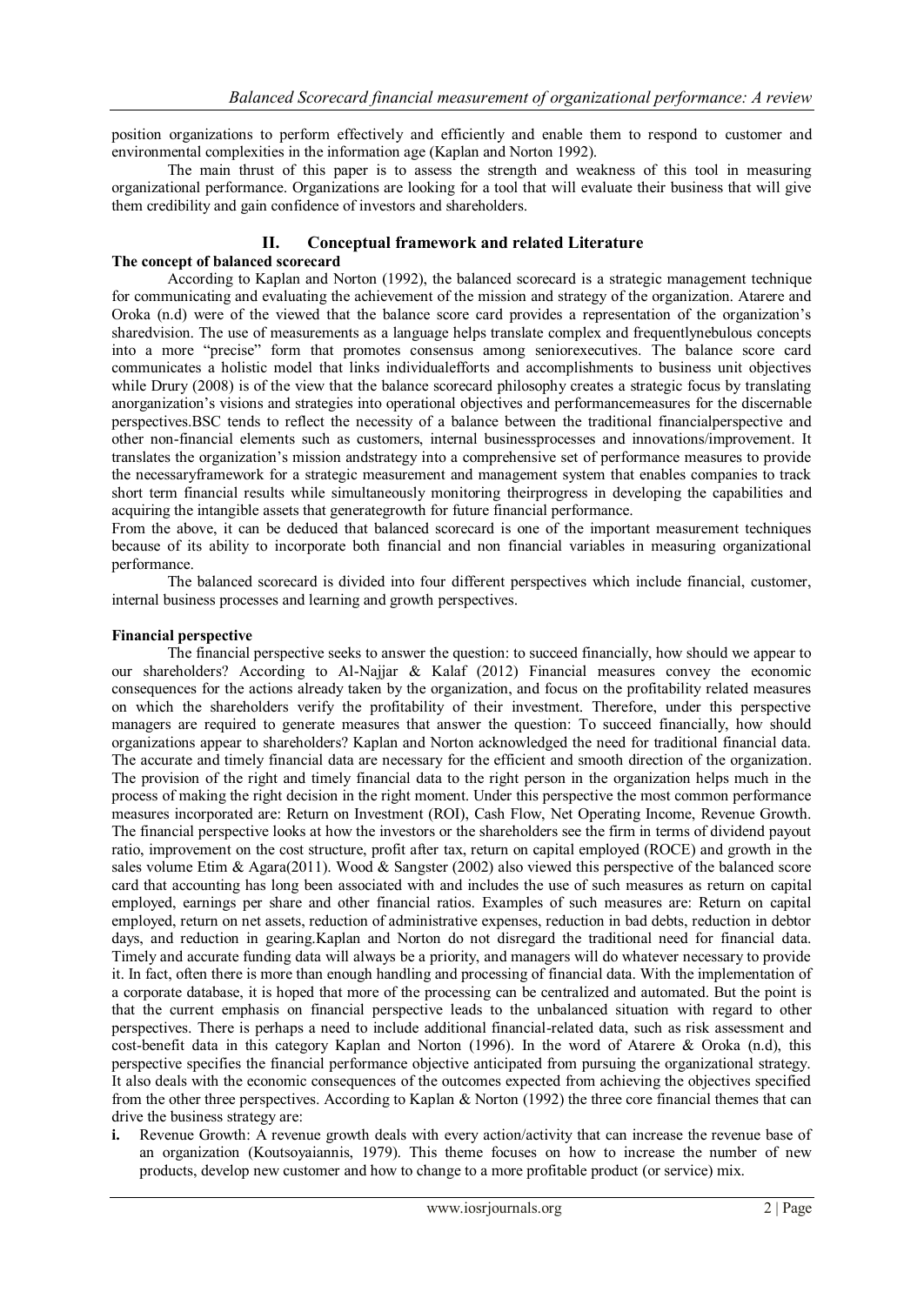- **ii.** Cost Reduction: this theme focuses on how to reduce product/service cost per unit and how to reduce selling/general administration cost.
- **iii.** Asset Utilization: this theme measures financial performance such as: Return on investment and Economic value added.

A critical appraisal of the financial perspective revealed, therefore, that the focus is on minimizing cost and maximizing revenue inflow. All steps/ activities geared in this direction are therefore arrived at holding cost constant or reducing it while improving inflow of income.

### **Customer perspective**

According to Kairu et.al (2013) this perspective captures the ability of the organization to provide quality goods and services, the effectiveness of their delivery, and overall customer service and satisfaction. This will result from price, quality, availability, selection, functionality, service, partnerships and brand value propositions, which will lead to increased customer acquisition and retention (Gekonge, 2005). The BSC demands that managers translate their general mission statement on customer service into specific measures that reflect the factors that really matter to customers (Kaplan & Norton, 1992). Customers" concerns tend to fall into four categories: time, quality, performance and service, and cost. Satisfied customers buy a product again, talk favorably to others about the product, pay less attention to competing brands and advertising, and buy other products from the company (Kotler & Armstrong, 2004). Recent management philosophy has shown an increasing realization of the importance of customer focus and customer satisfaction in any business (Chabrow, 2002; Holloway, 2002; Needleman, 2003).According to Horngren et.al (2012), this perspective helps managers evaluate the question, How do customers see organizations? Customer satisfaction is a top priority for long-term company success. If customers are not happy, they will not come back. Therefore, customer satisfaction is critical to achieving the company"s financial goals outlined in the financial perspective of the balanced scorecard. Customers are typically concerned with four specific product or service attributes: (i) the product's price, (ii) the product's quality, (iii) the service quality at the time of sale, and (iv) the product's delivery time (the shorter the better). Since each of these attributes is critical to making the customer happy, most companies have specific objectives for each of these attributes. Businesses commonly use customer perspective key performance indicators (KPIs), such as customersatisfaction ratings, to assess how they are performing on these attributes. No doubt you have filled out a customer satisfaction survey. Because customer satisfaction is crucial, customer satisfaction ratings often determine the extent to which bonuses are granted to restaurant managers. For example, if customer satisfaction ratings are greater than average, the KPI will be positive. If customer satisfaction ratings are lower than average, management will want to devise measures to improve customer satisfaction. Other typical customer perspective KPIs includes percentage of market share, increase in the number of customers, number of repeatcustomers, and rate of on-time deliveries.According to the balanced scorecard institute, recent management philosophy has shown an increasing realization of the importance of customer focus and customer satisfaction in any business. These are leading indicators: if customers are not satisfied, they will eventually find other suppliers that will meet their needs. Poor performance from this perspective is thus a leading indicator of future decline, even though the current financial picture may look good. In developing metrics for satisfaction, customers should be analyzed in terms of kinds of customers and the kinds of processes for which we are providing a product or service to those customer groups. In the words of Al-Najjar & Kalaf (2012), this perspective provides a view on how customers perceive the organization. The customer perspective should be considered the central element of any business strategy that provide the unique mix of products, price, relationship, and image that the company offers to its customers. In this perspective the organization should demonstrate how it differentiates itself from the competitors by retaining, attracting, and sustaining relationships with its targeted customers. Therefore, managers are required to generate measures to answer the following question: "To achieve our vision, how should we appear to our customers?" Typical measures used under this perspective are: customer satisfaction, customer complaints, customer lost/won and sales from new product.Atarere&Oroka (n.d), viewedthat this perspective is focused primarily on the customer and market segment in which the business will compete. It further underpins the revenue element for the financial perspective objective as this will be realized from patronage of customers. Therefore, the achievement of the customer objective should ensure that the target revenue will be generated. The core objectives of this perspective are:

- **i.** Increasing the Market Share: The theme is focused on all activities that the organization can employ to improve its share of the market. This may be through advertisement, sales, promotions, low-prize of products and services.
- **ii.** Increasing Customer Retention: the focus of this theme is to ensure that old customers continue to patronize the organization. Strategic measures that can be taken include; improving customer-organizational relationship, responding to customers" complaints/suggestions, offering after-sale services to customers.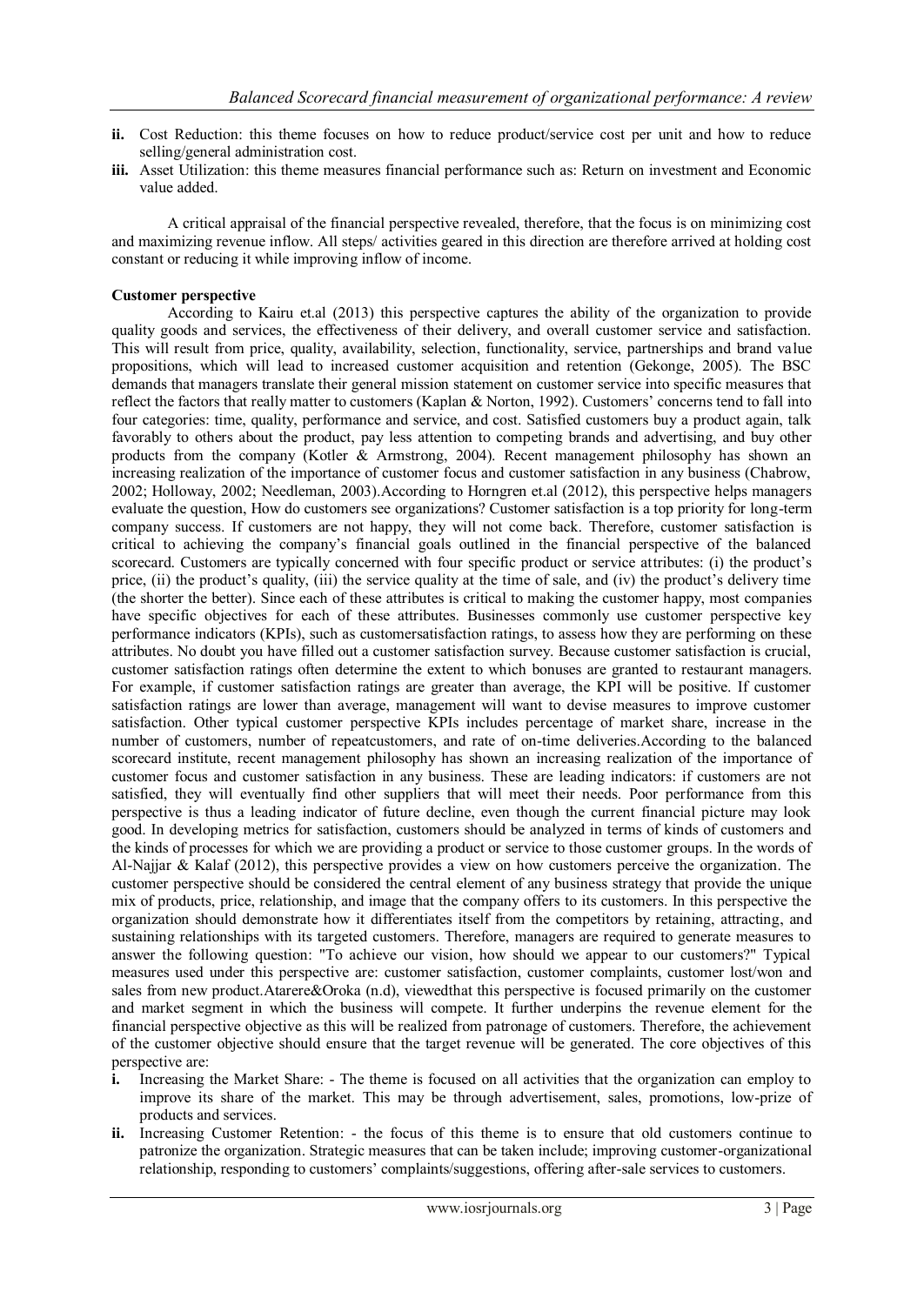- **iii.** Increasing Customer Acquisition: the focus here is to increase total sales to new customers. Strategic measures to be taken include giving out free samples to new market segments, penetration of new market segments, and introduction of new products and/or improving on existing old products.
- **iv.** Increasing Customer Satisfaction: The focus here is on customer-survey satisfaction ratings. Strategic measures that can be taken include administering of questionnaires to customers, monitoring number of repeated patronage by old customers, etc.

Wood & Sangster (2002), suggest that you must identify the customer and market segments in which the organization operates. Measurements should then be made of factors such as customer satisfaction, retention, acquisition, customer profitability and market share. It answers the question, how does the organization appear to its customers? Possible measures are: Customer satisfaction, customer retention, increasing customer base, reduction in delivery times, and reduction in rate of goods returned by customers.

A review of this perspective showed that a customer of an organization is a king and should be served and handle with care, he/she is the engine wire of an organization because no firm will survive without a loyal customer. It is important to satisfy customers as these could lead to market share expansion because the satisfied customers will serve as advertisers of an organization"s product and in the same way customers can decrease market share when feel dissatisfied.

## **The internal business process**

The perspective, according to Gekonge (2005) as quoted by Kairu et.al (2013), "internal processes perspective focuses on the internal business results that lead to financial success and satisfied customers". To meet the organizational objectives and customers" expectations, organizations must identify the key business processes at which they must excel. These key business processes are monitored to ensure that outcomes will always be satisfactory. The internal processes perspective reports on the efficiency of internal processes and procedures. The premise behind this perceptive is that customer-based measures are important, but they must be translated into measures of what the organization must do internally to meet its customers" expectations (Kaplan & Norton, 1992). Al-Najjar & Kalaf (2012) were of the view that internal business processes provide the organization with the means by which performance expectations may be accomplished. This perspective refers to the internal business processes of the organization and, therefore, managers are required to provide measures that answer the following question: "To satisfy our customers and shareholders, what business processes must we excel at?" The central theme of this perspective is the results of the internal business processes which lead to financial success and satisfied customers. Typically the measures of this perspective are based on producing goods and services in the most efficient and effective methods. Commonly used measures for this perspective are: cost of quality, cost of non-conformance, process innovation, time saving.Wood & Sangster (2002) identified possible measures such as Reduction in quality control rejection rate, reduced production lead times, and increased level of production capacity utilization. Etim  $\&$  Agara (2011)identified the measures under this perspective to include, defect rate, response to customers' complaints, quality of after sales service, internal process bureaucracy, process completion time, quality and skill of staff and their level of motivation.Atarere&Oroka (n.d) suggested that managers are required to identify the critical internal processes in which the organization must excel in implementing its strategies. Critical processes should be identified, that are required to achieve the organization"s customer and financial objectives. Kaplan & Norton (1992) also identified three process value-chains on who to apply the internal process perspectives. These are:

- **i.** Innovation Process:-here, the managers research the needs of customers and then create the product or service that best meet those needs.
- **ii.** Operations Process: -This process represents the short wave of value creation. It is concerned with producing and delivering existing products and services to customers.
- **iii.** Post-Sales Service Process: -It represents the final item in the process value chain for the operations process perspective. It focuses on how responsive the organization is to the customer after the product or service has been delivered. After sale services include warrantee and repair activities, treatment of defect and returns, administration of customer payments and resolution of customer problems/complaints.

In planning any internal processes, it is good to look at the strengths and weaknesses of the organization which are internal and take advantages of opportunities as well as facing the identified threats to overcome them. Success of an organization will depend on its strength, weakness, opportunities and threats facing its ability to strategies itself at any time. The existing literatures failed to incorporate the SWOT analysis as means of internal business processes that could lead to success of every organization.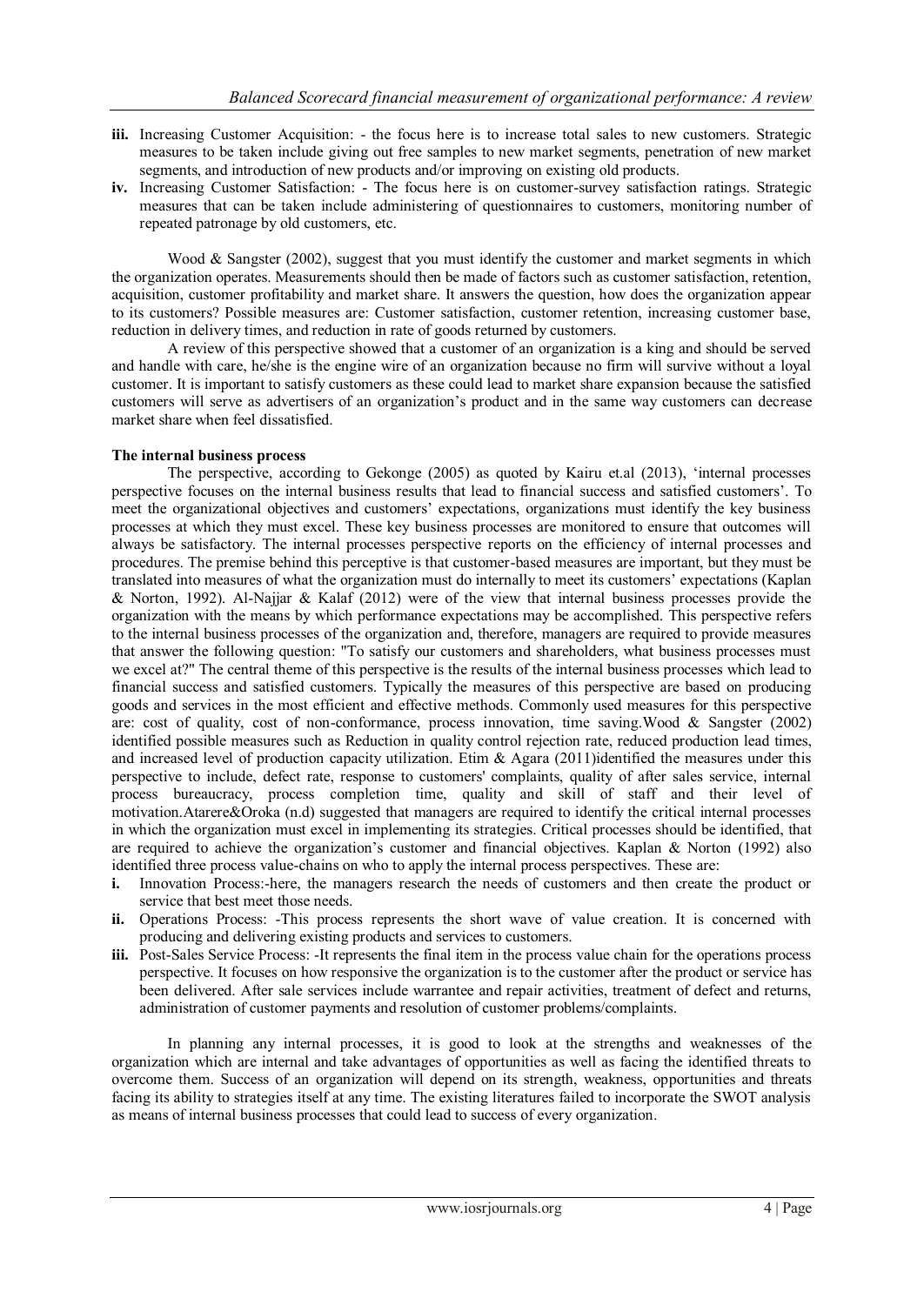# **The learning and growth perspective**

This perspective looks at how an employee of an organization learns and grow in his/her career to improve the performance of the organization.According to Kairu e.tal (2013) the learning and growth perspective examines the ability of employees (skills, talents, knowledge and training), the quality of information systems (systems, databases and networks) and the effects of organizational alignment (culture, leadership, alignment and teamwork), in supporting the accomplishment of organizational objectives". Processes will only succeed if adequately skilled and motivated employees, supplied with accurate and timely information and led by effective leadership, are driving them. They will lead to production and delivery of quality products and services; and eventually successful financial performance (Gekonge, 2005).

Under this perspective managers must identify measures to answer the following question: To achieve our vision, how will we sustain our ability to change and improve? Actually, this perspective is related to the employees of the organization, and it measures the extent to which the organization exerts efforts to provide its employees with opportunities to grow and learn in their domain. Kaplan and Norton acknowledged that the learning and growth measures are the most difficult to select; therefore they suggest the following measures as examples: employee empowerment, employee motivation, employee capabilities, and information systems capabilities (Al-Najjar & Kalaf 2012). Atarere & Oroka (n.d) go further to explain the learning and growth perspective as below; this perspective ensures that an organization will continue to have loyal andsatisfied customers in the future and to continue to make excellent use of itsresources. The organization and its employees must therefore keep learning anddeveloping. Hence, capabilities that an organization need to create long termgrowth and improvement should be encouraged. Kaplan & Norton (1992)identified two major enabling factors for this perspective to be actualized whichare:

- **i.** Increasing Employee's Capabilities:- The focus is to ensure that every employee is able to deliver a service that would put the company in the best advantageous position. Strategic measure that can be taken to achieve this include: constant training of staff to master existing ways of doing the job as well as adopting new ways and making staff attend internal and external workshops and seminars on new trends relating to the job and industry.
- **ii.** Increase Motivation, Empowerment and Alignment:-The focus here is to take individual goals into consideration when formulating organizational goals to bring these in alignment. Strategic measures that can be taken include: training existing staff to acquire new knowledge of the job rather than replace them with new staff and welcoming individual suggestions on ways to improve existing products/processes or developing newer and better ones.

According to Etim & Agara (2011), Learning and growth consider the flexibility of a firm and its adaptability to change in the business environment, how fast new technology is deployed to counteract change in business environment, total firm capabilities and innovativeness. According to Kaplan & Norton (1992), a company innovative ability, learning and improvement skills tied directly to the company's value and growth. Wood & Sangster (2002) further look at this perspective as the one which identifies the human relations, technological and general systems infrastructure that the organization must develop if it is to achieve long-term growth and organizational improvement. Appropriate measures would include those relating to the level of relevant employee skills, how up to date the organization"s IT systems and programs are, and the ability of the organization"s system architecture to provide the information in an efficient, timely and cost effective way. One of the key aspects in this perspective is appropriate and timely development of people and systems and development of measures to monitor and confirm that this is being done. It answers the question, how will the organization continue to change and improve? They suggest these examples of possible measures: Increase level of spending per head on employee training, reduced employee absenteeism rate, reduced staff turnover rate, increased range of products, increased proportion of new product sales as a proportion of total sales, greater reporting flexibility in the information system, increase in the range of information available on demand from the information system.

The ability of an organization to have competent employees is an indication of success but these employees need to continue to learn in order to meet up with the quick changing environment of business activities across the globe. The above literatures could not mention the important of employee welfare in their discussion and employees will not think of growing themselves for the benefit of the organization if their compensation is not commensurate with their effort. It is therefore good to improve staff welfare for maximum growth of the organization.

#### **Strength of Balance scorecard**

There are many benefits drivable from the adoption of balanced scorecard as a performance measurement technique by organizations. However, the adoption and implementation especially in Nigeria is taking a slow shape. According to Al-Matarneh (2011) "the balanced-score-card approach aims to provide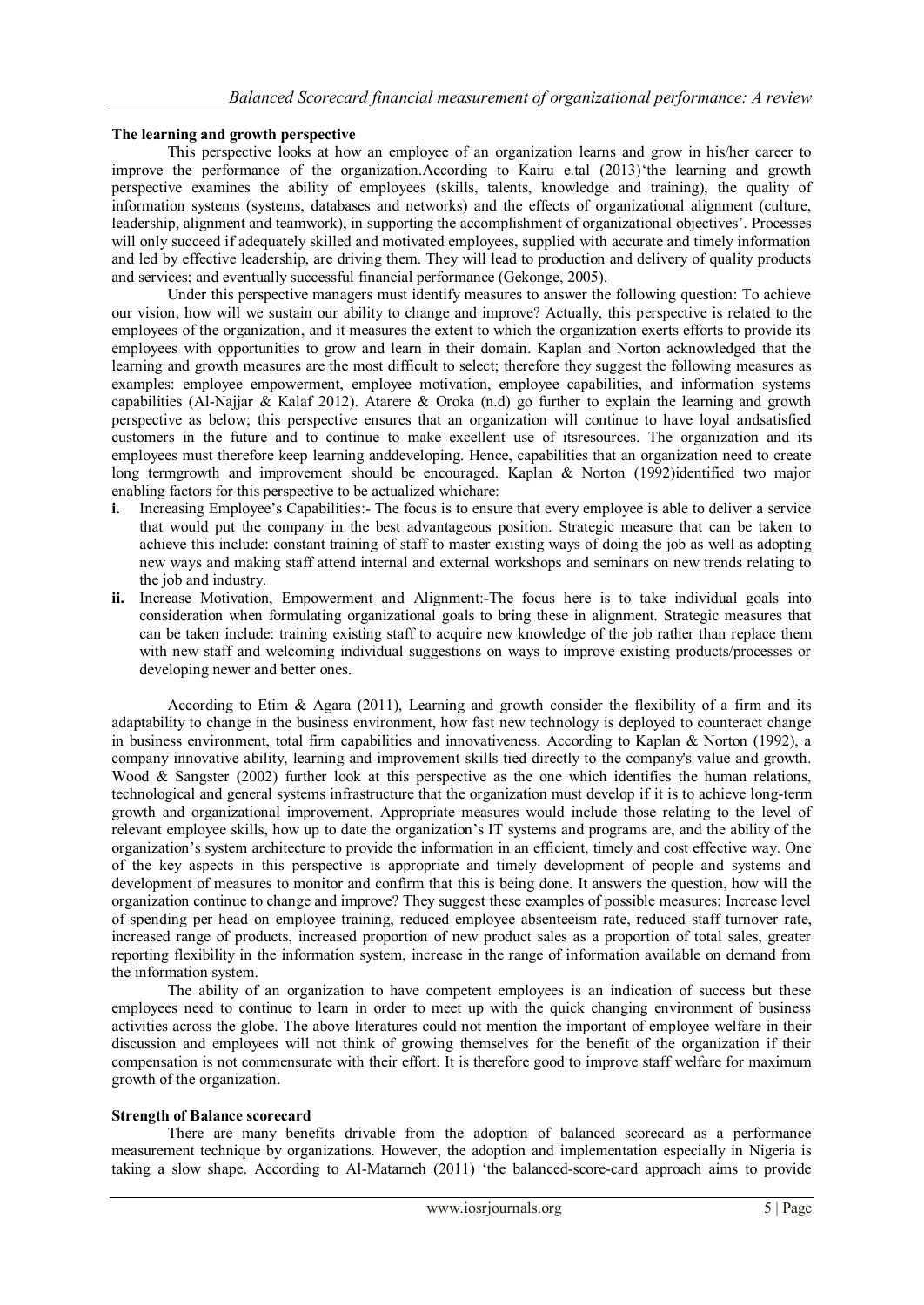management with a set of measures which combine to give a "comprehensive but quick" view of the businesses. Indeed, it is suggested that the score-card particularly meets the information needs of managers by combining in a single performance-measurement report the "…many disparate elements of a company"s competitive agenda…" while "preventing" sub optimization by managers, as they must consider all of their organization's significant performance measures together. The BSC enables the companies to develop a more comprehensive view of their operations and to better match all operating and investment activities to long- and short term strategic objectives. The BSC approach provides a clear prescription as to what companies should measure in order to "balance" the implications in all the functional areas, arising out of the strategic intent. Etim  $\&$  Agara (2011), states that balanced scorecard as a strategic management system that considers both tangible- financial indices and the intangible-non-financial indices, BSC has been said to be capable of enforcing the achievement of corporate strategies especially as there are causal relationship between the performance of the organization and the effective management of the dynamics of the four perspectives (Kaplan and Norton, 2006). 2GC (2008) showed that the implementation of BSC would result in improved operational performance, increased profit, improved communication among staff, improved long and short term planning process, and better management of intangibles including capabilities and human capital. Also, adoption of BSC influences the allocation of resources, the reward for performance, support innovation and position the organization competitively to function effectively and efficiently in a competitive environment. BSC is said also to help managers to understand the numerous interrelationships and causal effects of internal and external factors that affect the firm in order to manage their operations much more optimally (Huang, 2009). The model is also capable of linking the measures to the reward system of organizations, thereby assisting in promoting hard work among staff (Kaplan and Norton, 1996a). Further, Behery (2005), Woodley (2006) and Wongkaew (2007) in their individual case studies on the translation of Balanced Scorecard in organizations observe that BSC, if well implemented, is a potent model capable of enhancing the performance of the company and does also have the capabilities of adaptation in different cultural settings.

Wood & Sangster (2002) identify the following number of benefits for organizations that adopted the balanced scorecard:

- **i.** It provides the organization with a strategic management system that:- Clarifies and encourages consensus about organizational vision and strategy; communicates strategy, objectives, drives and measures of performance, facilitates the linking of strategic objectives to budget, facilitates strategic reviews, especially periodic but also ad hoc, facilitates the identification and promotion of new strategic initiatives, facilitates fine-tuning and amendments of strategy in the light of performance. In effect, the balanced scorecard provides management with a tool to focus strategy and move the organization in a co-ordinated and transparent manner towards the achievement of its objectives.
- **ii.** It helps people understand how they can contribute to the strategic success of the organization. By making it clear what items are important indicators of success, people become aware of what actually leads to the organization achieving its objectives. They then know which aspects of their work are vital and know that to focus upon them will be beneficial to the organization. Previously, they would have had to choose to focus upon one or more of a range of alternative activities, many of which may have made no worthwhile contribution to the achievement of the organizational goals.
- **iii.** It guides the transformation of the organization's vision and strategy into a set of performance measures. The chain of development of the balanced scorecard is quite straight forward. First, the organization"s mission must be established, then its strategy to pursue its mission, then the objectives that will underpin its strategy, and then output measures must be defined so that performance can be assessed and the performance measures (or drivers) established so that it can be seen whether the organization is moving in the right direction. By creating and providing such a framework to management, the balanced scorecard approach supports the organization"s move towards a greater and more consistent performance that is in line with the organization"s objectives and strategy.

In the word of ProSatis A.S (2010) Recognizing some of the weaknesses and vagueness of previous management approaches, the balanced scorecard approach provides a clear prescription as to what companies should measure in order to 'balance' the financial perspective. Traditional performance measurement, focusing on external accounting data, is obsolete and something more is needed to provide the information age enterprises with efficient planning tools. Among the long row of benefits of applying Balanced Scorecard, these are the most significant: Strategic initiatives that follow "best practices" methodologies cascade through the entire organization, Increased Creativity and Unexpected Ideas. The Balanced Scorecard helps align key performance measures with strategy at all levels of an organization. The Balanced Scorecard provides management with a comprehensive picture of business operations, the methodology facilitates communication and understanding of business goals and strategies at all levels of an organization, Maximized Cooperation - Team members are focused on helping one another succeed. Usable Results - Transforms strategy into action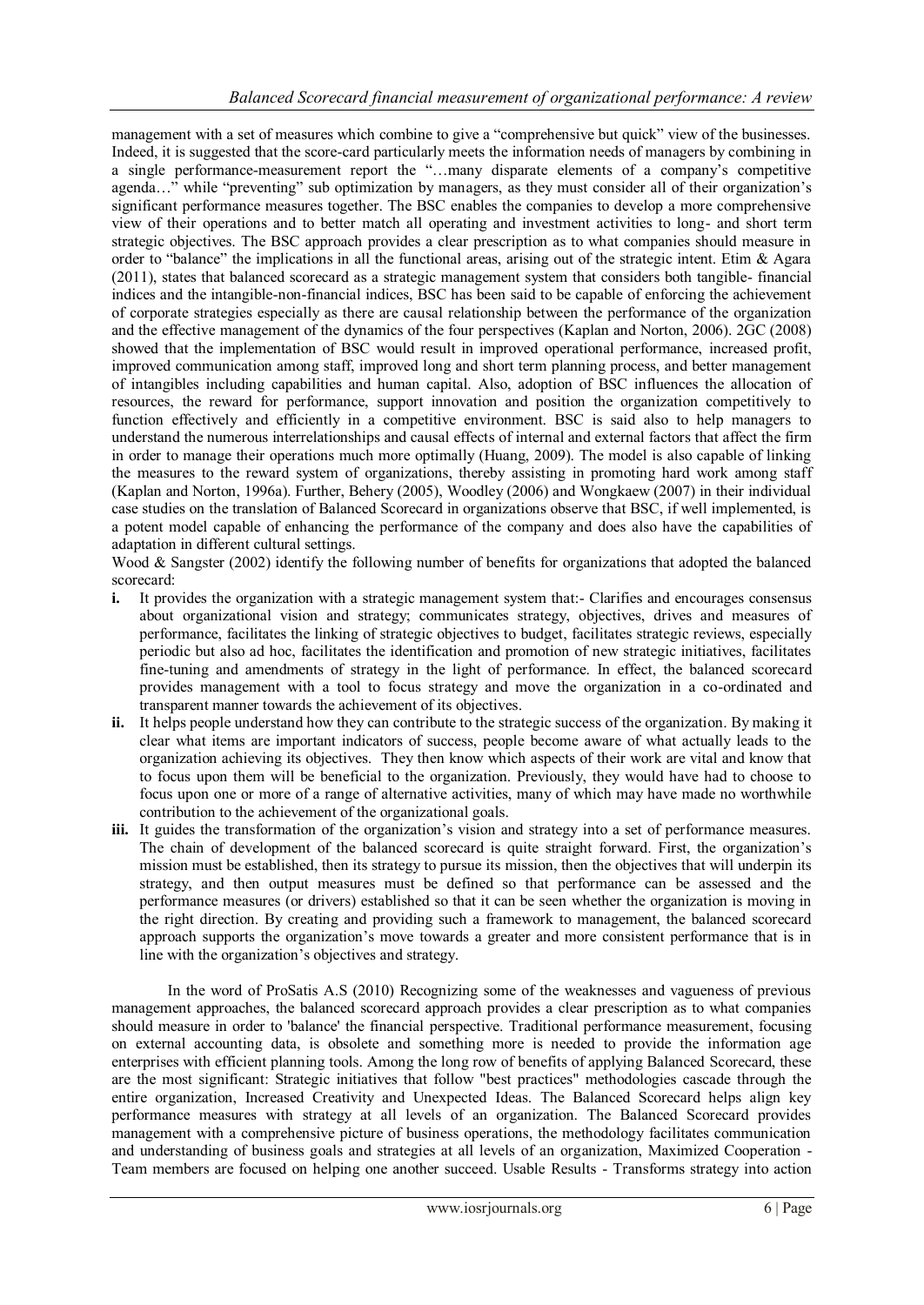and desired behaviors. The Balanced Scorecard concept provides strategic feedback and learning, a cross organizational team, more open channels of communications, Enthusiastic People, initiatives are continually measured and evaluated against industry standards. The Balanced Scorecard helps reduce the vast amount of information the company IT systems process into essentials, Unique Competitive Advantage, Reduced Timeframes, Improved Decisions and Better Solutions and Improved Processes. Many organizations have difficulty establishing mechanisms that translate strategic vision into concrete goals and actions. Then, every single business, public service, project, or simply any kind of prolonged group effort, will benefit from the power of the Balanced Scorecard.

To best capture the competitive and strategic value of their information storehouses, top-level managers must abandon the belief that the traditional business intelligence offers adequate enterprise analysis. Rather, it is vital for managers to expand their analysis perspective to include business performance management capabilities. Enterprise Business Performance Management is the process of measuring and analyzing key performance indicators in order to manage internal business processes. Such strategic management yields efficiency improvements so that organizations are empowered to achieve both their strategic and tactical objectives. Today's enterprise can scarcely afford not to meet this challenge. Strategic learning and linking of measures are key points. It delivers information to managers for guiding their decisions, but these are selfassessments, not customer requirements or compliance data. This methodology offers senior managers, operational managers, consultants and business academics a comprehensive view of business strategy. Reflections on the relations between the balanced scorecard and other areas such as Total Quality Management (TQM), information systems and intellectual capital and knowledge management will give a more complete understanding of new forms of control. Related areas of interest include performance measures, management control, business strategy, strategy development, strategic planning and implementation, and quality management. The Balanced Scorecard provides an effective way of communicating priorities to all levels of organization, and then all employees can see and understand how their work is related to the business and its success as a whole. Using the balanced scorecard to handle strategies can lead to fundamentally different project management in several respects. The methodology builds on some key concepts of previous management ideas such as double-loop learning and Deming's TQM, including customer-defined quality, continuous improvement, employee empowerment, and measurement-based management and feedback. The Balanced Scorecard management system is not just another project - it is a continuous cyclical management process, it has neither beginning nor end. Its task is not directly concerned about the mission of the organization, but rather with internal processes (diagnostic measures) and external outcomes (strategic measures). The system"s control is based on performance metrics that are tracked continuously over time to look for trends, best and worst practices, and areas for improvement. The concept of the Balanced Scorecard supports strategic planning and implementation by federating the actions of all parts of an organization around a common understanding of its goals, and by facilitating the assessment and upgrade of strategy. When fully deployed, the Balanced Scorecard transforms strategic planning from an academic exercise into the nerve center of an enterprise.

# **Prerequisites for successful application and successes recorded**

Al-Matarneh (2011) noted that the balanced scorecard must provide the following basic set ofrequirements for success of applying.

- **i.** Clear definition of the objectives of the strategy: because the determination of strategic goals is the core of using (BSC).
- **ii.** The success of the use of (BSC) as a measure of strategic management system depends on the (BSC) approaches by integrating the four Perspectives of the Balanced Scorecard.
- **iii.** It must respond to environmental changes and pressure on companies such as the intensity of competition and focus on the client, and the phenomenon of industrial integration.

Since the appearance of the balanced scorecard (BSC) in 1992, it has gained widespread acceptance as a nuanced tool for performance measurement and strategic management in the for-profit sector. The balanced scorecard model was developed as a means for addressing both the strategy development process and continuing monitoring strategy achievement and performance measurement. It does this by dividing measures into four different, inter-related perspectives: Financial, Customer, Internal Business Processes and Innovation and Learning. Applying measures on these four perspectives moves the evaluation away from being a control element towards a tool for putting strategy into action (Kaplan and Norton, 2001). By integrating objectives, measures, targets and initiatives of each of the four perspectives to support the overall vision and strategy, the BSC demonstrates its value as a strategic management instrument that goes beyond mere financial indicators by emphasizing the importance of non-financial perspectives such as customer satisfaction, internal business processes and learning and growth. By selecting appropriate performance drivers and outcome measures to fit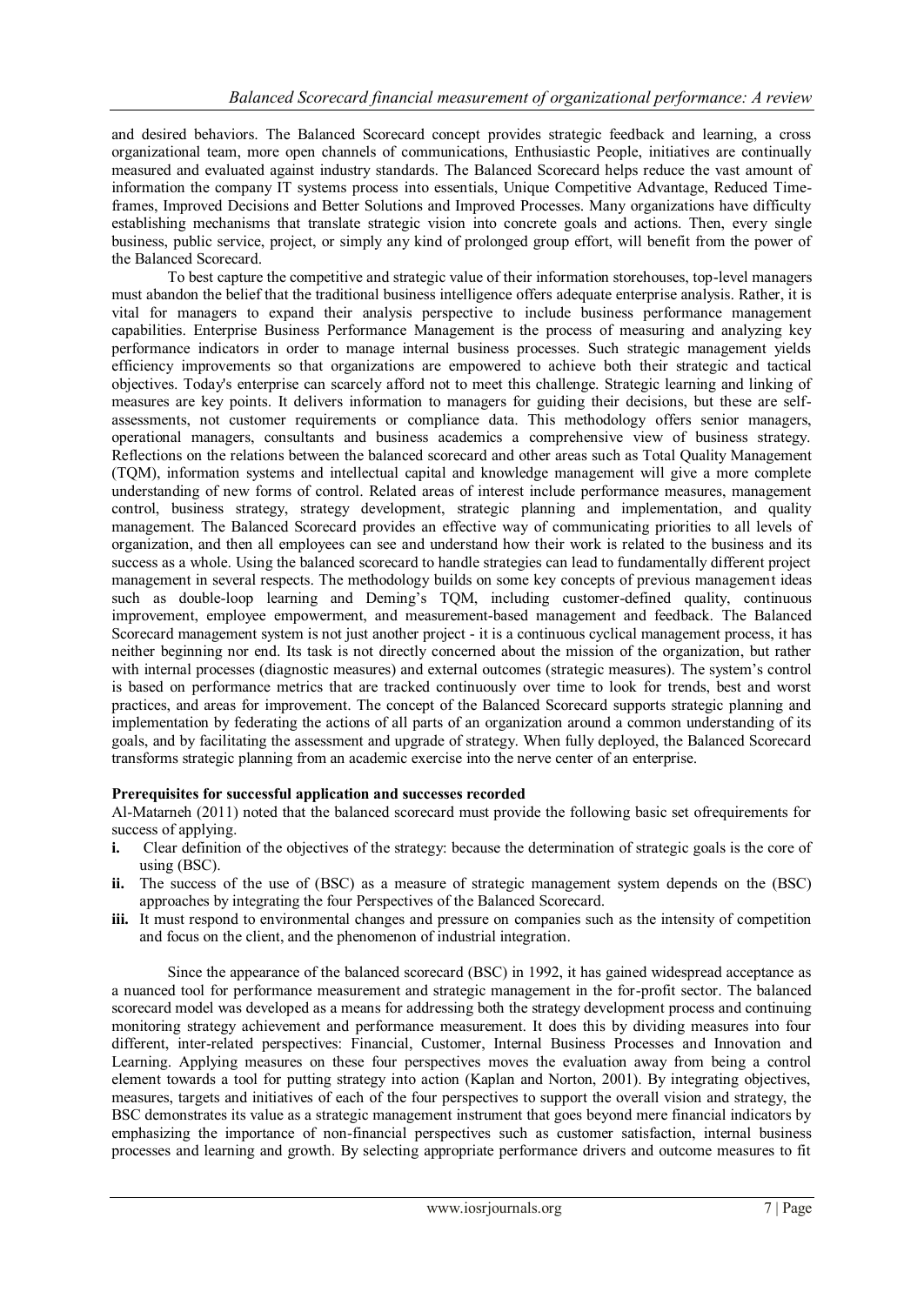the theory of business in a chain of cause and effect relationships, the organization will have a better idea of how to achieve its potential competitive advantage.

The implementation process of the BSC can be described as a series of four steps:

- i. Translating the vision and gaining consensus;
- ii. Communicating the objectives, setting goals and linking strategies;
- iii. Setting targets, allocating resources and establishing milestones;
- iv. Providing feedback and learning.

According to Yee-Chin 2004 as quoted by Leif Skiftenes Flak and Willy Dertz (n.d), the BSC can assist municipal managers in accomplishing the same strategic planning and control functions as is the case for for-profit managers:

- **i.** Clarify and gain consensus about strategy;
- **ii.** Communicate strategy throughout the organization;
- **iii.** Align departmental and personal goals to the strategy;
- **iv.** Link strategic objectives to long-term targets and annual budgets;
- **v.** Identify and align strategic initiatives;
- **vi.** Perform periodic and systematic strategic reviews;
- **vii.** Obtain feedback to learn and improve strategy.

As a consequence of a number of positive experiences from implementing the BSC in for-profit sector, some non-profit organizations have reported to have made similar attempts to gain value from the BSC Leif and Willy (n.d). As a response to this, Kaplan and Norton (2001) revised the BSC to include performance perspectives specifically targeted at the needs of non-profit organizations.A recent survey covering US and Canadian municipalities, show that about 40 % of the managers were fairly well acquainted with the BSC but only about 8 % had actually implemented it in their organizations (Yee-Chin, 2004). The most frequently cited factors, necessary for implementation success, include:

- **i.** Top management commitment and leadership buy-in;
- **ii.** Departmental, middle manager and employee participation and buy-in;
- **iii.** Culture of performance excellence;
- **iv.** Training and education;
- **v.** Keeping it relatively simple, easy to use and understand;
- **vi.** Clarity of vision, strategy and outcome;
- vii. Link of the BSC to incentives;
- **viii.** Resources to implement the system.

Support from senior management and the importance of a clearly defined organizational strategy was reported to be especially important.

Business organizations that have adopted balanced scorecard in performance measurement have experienced significant growth and changes in their businesses.According to Crabtree & Debusk (2008) BSC proponents believe that its implementation reinforces theorganization's strategy and aligns resources with strategic objectives.Management's strategic intent is communicated through theorganization via the BSC, thus helping to align resources withstrategies. Having the organization's resources coordinated andworking towards common strategic objectives aids in the achievement of operational improvements. These operational improvementsare believed to cause improved financial results andincreased shareholders wealth in the long-run.

# **Weakness of balanced scorecard**

Salem (2012) opined that although the successfully emergency of BSC and its wide world in many organizations. As other measurementsystems, the BSC has attracted criticism from a variety. Most of these criticisms came from the academic community. Thissection will explain the most important critical points of the BSC.

- **i.** The causality relationships between the areas of measurement in the BSC are unidirectional and too simplistic. Some scholars note that there is no cause-and-effect relationship between some of the suggested areas of measurements in the BSC has depended on the relationship between customer loyalty and financial performance as example of these limitations. The discussion has showed that the lack of cause-and-effect relationship is crucial because invalid assumptions in a feed-forward control system will cause individual companies to anticipate performance indicators, which are actually faulty.
- **ii.** The BSC neglects the time dimension. This critical point of the BSC starts from the assumption that the linkage between different points of time must be understood. In this point of view, BSC does not explain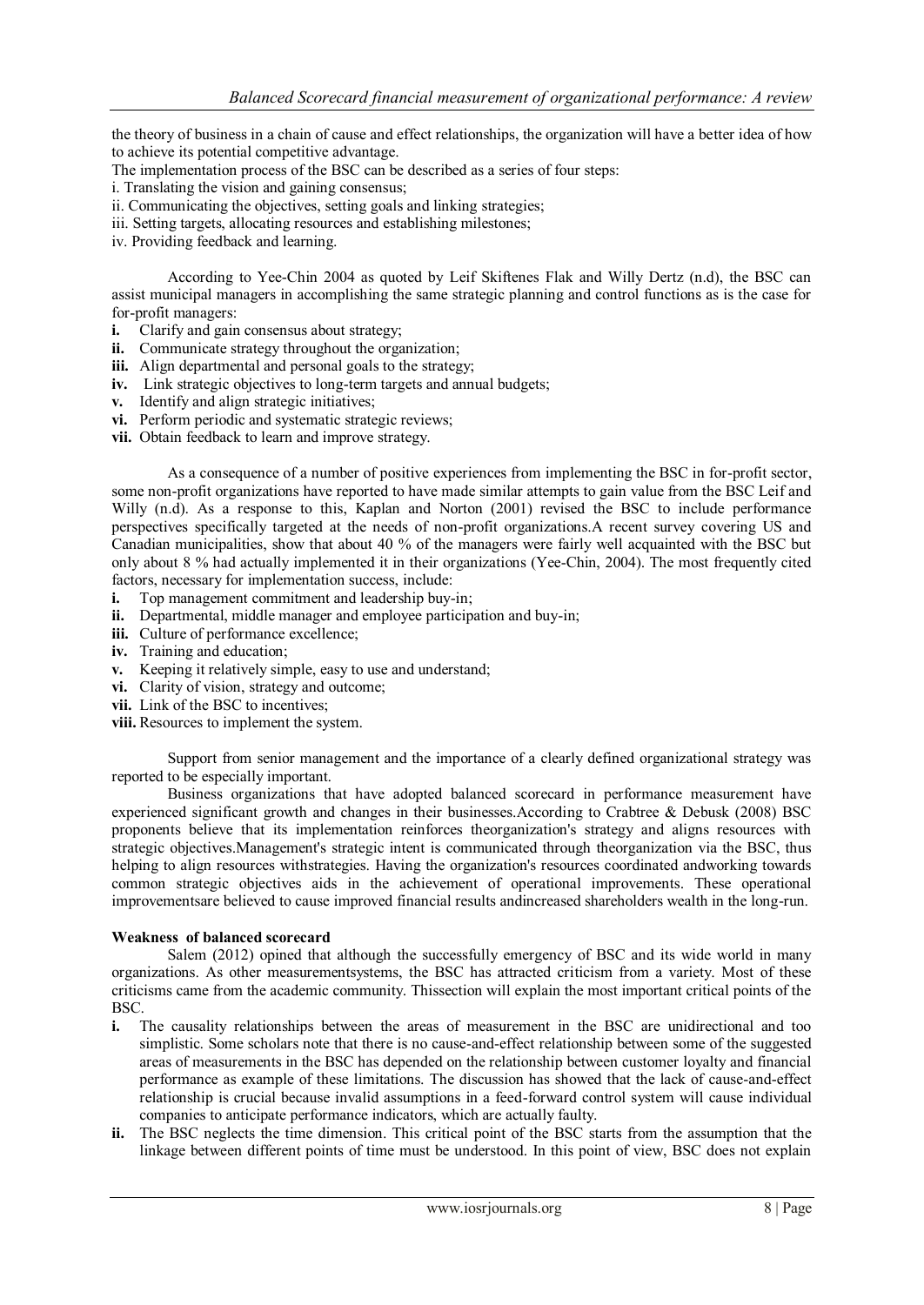the role of time in its cause-and-effect relationships. BSC does not incorporate the time dimension in the cause-and-effect relationships, and it also does not separate cause-and-effect relationships in time.

- **iii.** The lack of the validation; the reliance of BSC on few measures makes a critical point of BSC. The advantage of checking just a few number measures became disadvantage when not the right numbers are selected for the BSC. This critical point of view depends on that BSC lacks the mechanism for maintaining the relevance of defined measures. This leads to reduce the validation of BSC and the possibility to miss some critical measures. BSC has a good coverage of the dimensions of the performance, but it provides no mechanism for maintaining the relevance of defined measures.
- iv. The lack of the integration between top-levels and operational levels' measures. BSC fails to identify performance measurements as two-ways process. One of the critical points of BSC is its lack of the integration between the top and operational levels which may leads to strategic problematic. This critical point refers to the ability of low levels to understand the implantation of BSC. Furthermore, the absence of the integration limits the use of BSC from the higher levels only. As a result, the strategic plans of the organization may fail because of the weakness of the coherence and the integration between the organization"s levels.
- **v.** An internally focus. One of the criticisms of BSC is that its framework encourages the focus on internal aspects. The BSC is incapable to answer the questions related to the competitors" movements. Additionally, the BSC does not evaluate the significant changes in external conditions. The management should assess how the external changes affect the implementation of BSC and that it does not consider the extended value chain in which employee and supplier contributions are highlighted. There are some stakeholders who are not incorporated in the BSC such as suppliers and public authorities, which may be important to some firms.
- **vi.** An ineffective to corporate sustainability. The traditional BSC-concept is not effective enough to contribute to corporate sustainability.

In spite of the wide usage of the balanced scorecard, it has recently been deemed inadequate in various circumstances. There are five important limitations to the original balanced scorecard model:

- **i.** It fails to adequately highlight the contributions that employees and suppliers make to help the company achieve its objectives.
- **ii.** It does not identify the role of the community in defining the environment within which the company works.
- **iii.** It does not identify performance measures to assess stakeholders' contribution.
- **iv.** It fails to account for the importance of "motivated employees", which is particularly critical in the service sector.
- **v.** The distinction between means and ends is not well defined.

#### **III. Discussion and Results**

The scorecard is viewed in four different perspectives which include financial, customer, internal process and learning and growth. Kairu et al (2013)concluded that the BSC can give firms and organizations managers the advantages they need to evaluate themselves accurately and, as a result, place themselves in a better position to compete. The main goal of businesses is to achieve their overall performance and make a profit. This goal can be achieved when managers adopted the balanced scorecard as performance measurement tool. Despite the limitations identified by some researchers, balanced scorecard is good if adopted by organizations as it incorporated both the financial and non financial variables in measuring performance at any given time. Organizations are advised to adopt the balanced scorecard model as a performance measurement tool as it has a maximum benefits.

The result of the review showed that the Balance scorecard is alien to some companies who are yet to employ this model that evaluates organizations holistically. Companies that have adopted this model in performance measurement have started to enjoy its benefits.

The review recommended for tool awareness should be launched to companies yet to adopt this model.

#### **References**

- [1]. Aaron D. C.& Debusk G. k. (2008) The effects of adopting Balanced Scorecard on shareholders returns. Advances in accounting incorporating, advances in international accounting, USA.
- [2]. Al-Najjar S.M.and Kalaf K.H. (2012) Designing a balanced scorecard to measure a bank"s performance, A case study. International journal of business administration vol.3 (No.4) July, 2012. Retrieved via [www.google.com](http://www.google.com/) on 23/8/2013.
- [3]. Atarere, O.Iand Oroka, O.V (n.d), Roles of balanced scorecard in improving the performance of microfinance banks in Nigerian economy. International journal of research and development, Retrieved via [www.google.com](http://www.google.com/) on 23/8/2013.
- [4]. Behery, M. H.(2005) Change And Culture: The Balanced Scorecard And The Egyptian Fertilizer Manufacturing Sector (A Thesis Submitted In Partial Fulfillment Of The Requirements Of Glasgow University For A Doctoral Degree At The University Of Glasgow, University of Glasgow, November 2005).